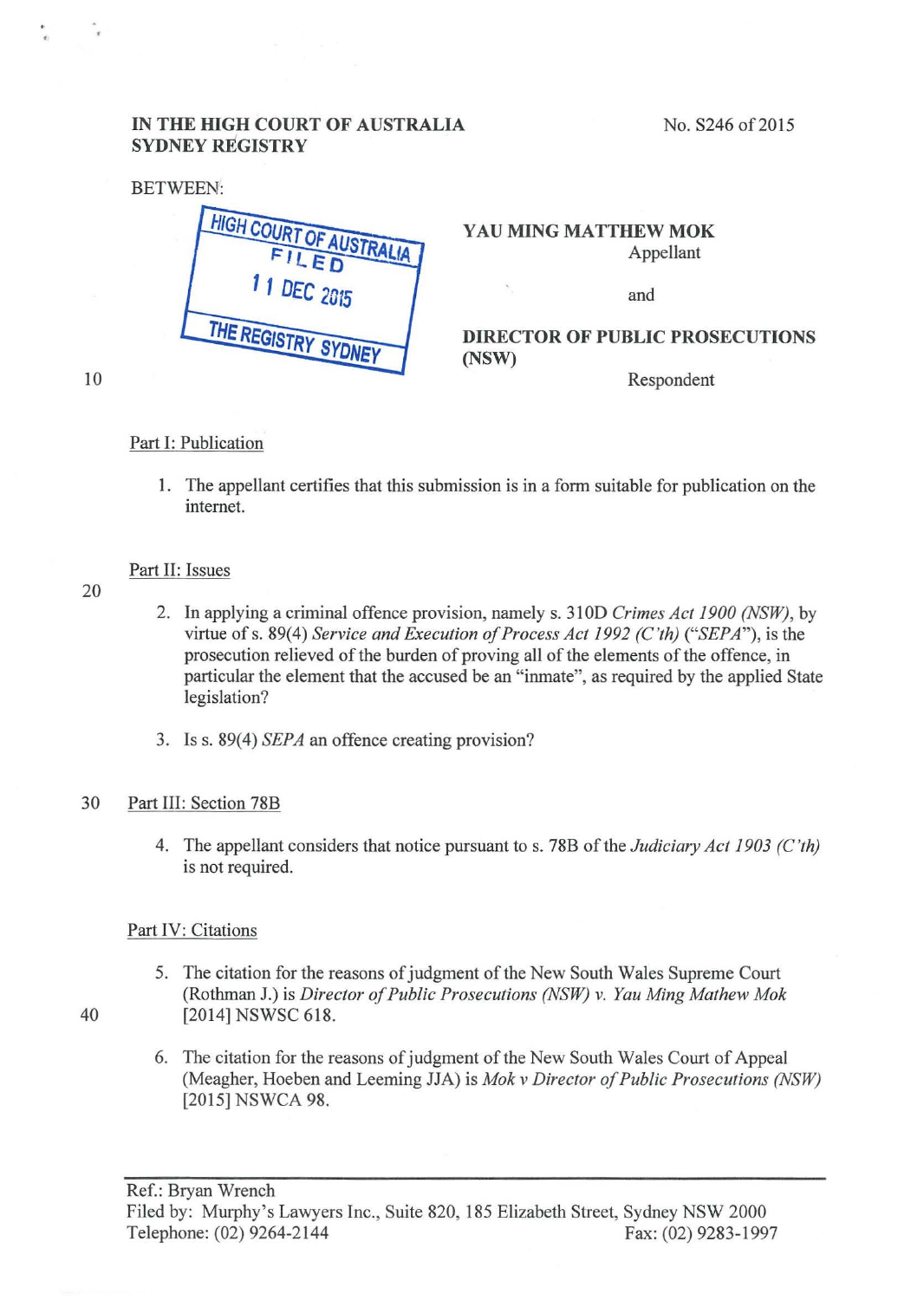#### Part V: Narrative Statement of Relevant Facts

- 7. On 24 February 2003, the appellant was arrested and charged with a number of fraud offences in New South Wales. A year later, on 11 March 2004, the appellant pleaded guilty to those charges before a Magistrate sitting at the Local Court at the Downing Centre, and he was consequently committed to the District Court for sentence. The appellant's matters were then adjourned on a number of occasions, and, ultimately, 13 April 2006 was fixed for the purpose of sentencing the appellant. However, on that day, the appellant failed to appear. As a consequence of that, Freeman DCJ issued a 10 bench warrant for the apprehension of the appellant.
	- 8. Many years later, on 14 December 2011, the appellant was charged with unrelated offences in Victoria, and eventually, on 26 February 2013, the appellant was sentenced to a term of imprisonment by the Melbourne Magistrates' Court. On the same day, a Victorian detective executed the warrant, which had been issued by Freeman DCJ in New South Wales, and arrested the appellant.
- 9. On the next day, 27 February 2013, Magistrate Bazzari, a Victorian Magistrate, issued a warrant to remand a person to another state, and ordered that the appellant be 20 delivered into the custody of a New South Wales police officer for the purpose of transporting him to New South Wales, in accordance with the provisions of the *Service and Execution of Process Act 1992 (C'th).* The next day, on 28 February 2013, two New South Wales police officers accompanied the appellant to the airport. While being escorted to the aircraft, the appellant made off, but was apprehended a short while later. He was then transported, without further incident, to Redfern Police Station in New South Wales, where he was charged with the offence of attempting to escape from lawful custody, contrary to s. 310D *Crimes Act 1900.*
- 10. At the hearing of the charge before the Local Court, it was argued that the prosecution 30 had failed to make out a *prima facie* case, because the appellant was not an "inmate" within the meaning of s. 310A *Crimes Act 1900*. Buscombe LCM (as his Honour then was) upheld that submission, and dismissed the charge against the appellant.
- 11. Thereafter, the New South Wales Director of Public Prosecutions assumed carriage of the matter, and appealed his Honour's ruling, pursuant to s. 56(1)(c) *Crimes (Appeal and Review) Act 2001.* Having heard argument, Rothman J. allowed the appeal, set aside the orders of Buscombe LCM, and remitted the matter for further hearing<sup>1</sup>. In effect, his Honour had concluded that the appellant had been an "inmate" for the purposes of s. 31 OA; and hence the Magistrate had erred in concluding that the offence 40 could not be made out.
	- 12. The appellant subsequently appealed against the decision of Rothman J. The Court of Appeal (Meagher, Hoeben and Leeming JJA) granted the appellant leave to appeal, but dismissed his appeal<sup>2</sup>, albeit on grounds different to those espoused by Rothman J., and for reasons other than those advanced by counsel for the Director<sup>3</sup>.

<sup>&</sup>lt;sup>1</sup> See DPP v. Mok [2014] NSWSC 618.<br><sup>2</sup> Mok v. DPP [2015] NSWCA 98.<br><sup>3</sup> Mok v. DPP [2015] NSWCA 98 at [19]-[20].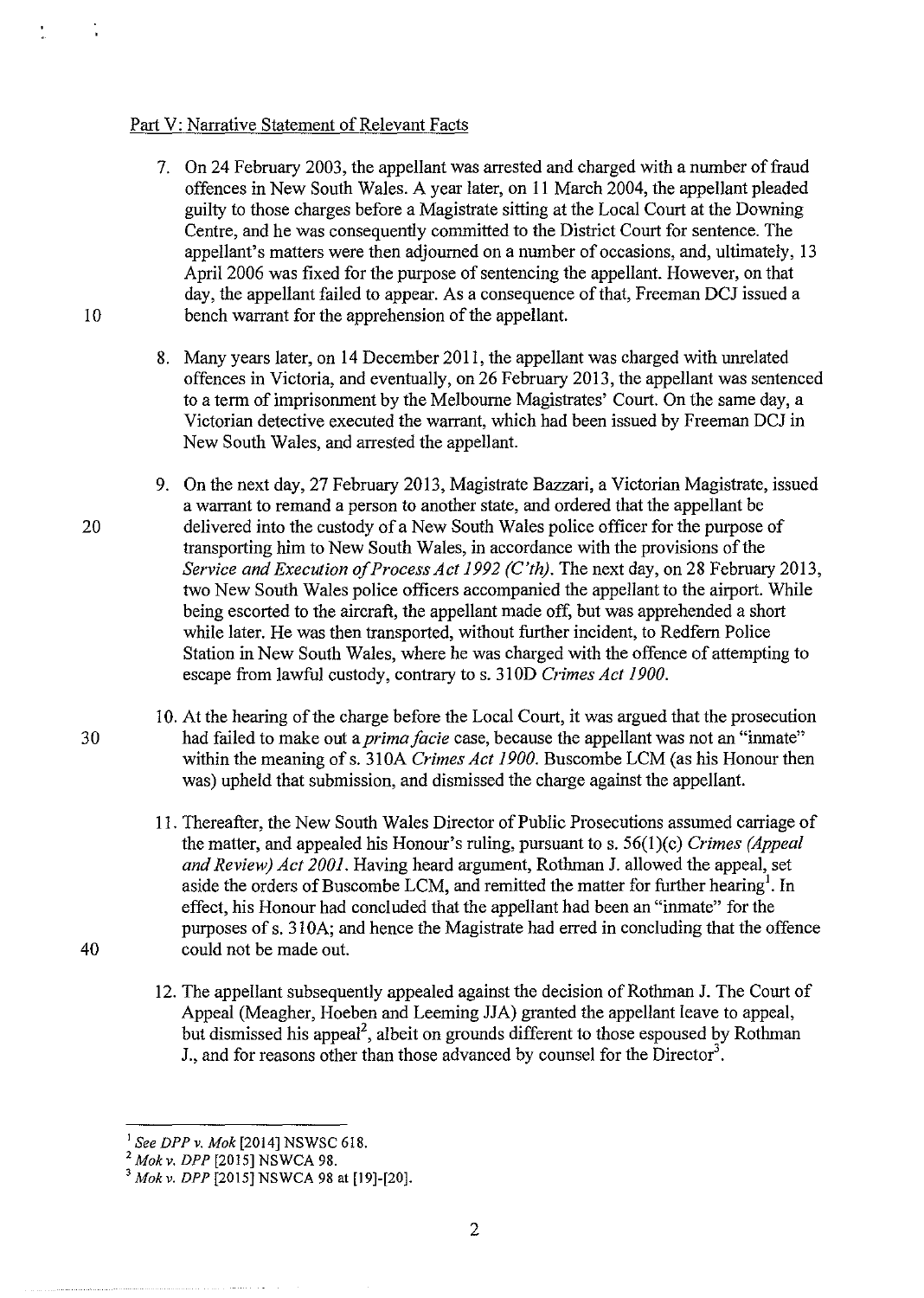#### Part VI: The appellant's arguments

A. The legislative background

- 13. Although the Court of Appeal ultimately decided the appellant's appeal on a basis different to any of those advanced by the parties at each instance, it is nonetheless instructive to set out the legislative background at the outset.
- 14. The offence, with which the appellant was charged, namely s. 310D(a) *Crimes Act*  10 1900, relevantly provides as follows: "Any inmate who escapes or attempts to escape from lawful custody... is guilty of an offence." The expression "inmate" is, in turn, defined by s. 31 OA *Crimes Act 1900:* "In this Part: 'inmate' has the same meaning as it has in the *Crimes (Administration of Sentences) Act 1999."* 
	- 15. In accordance with s. 3 *Crimes (Administration of Sentences) Act 1999,* '"inmate' means a person to whom Part 2 applies". Those circumstances were set out ins. 4, which is contained in Part 2 of the Act. It was common ground between the parties that only sub-paragraphs  $(1)(d)$  and  $(1)(e)$  of s. 4 were relevant to the issue in dispute. Section 4 relevantly provides:
		- (I) This Part applies to: ...
			- (d) any person the subject of a warrant or order by which a court has committed the person to a correctional centre on remand in connection with proceedings for an offence committed, or alleged to have been committed, by the person, and
- (e) any person the subject of a warrant or order by which a court or other competent authority has committed the person to a 30 correctional centre otherwise than as referred to above ...
- 16. The warrant issued by Freeman DCJ was directed to "the Commissioner of Police for the State of New South Wales, and to all Police Officers in the said State", and commanded them "forthwith to apprehend the said Offender and to bring him before me or some other Judge of the said Court or some Justice or Justices of the Peace, in and for the said State to be dealt with according to law." Because that warrant did not purport to commit the appellant to a correctional centre, it was common ground between the parties that the New South Wales warrant did not render the appellant an inmate. Therefore, s. 31 OD did not criminalise the actions of the appellant, solely by 40 virtue of the warrant issued by Freeman DCJ.
	- 17. It was also common ground that, in ordering the appellant be taken, in custody, to New South Wales, the Victorian Magistrate was proceeding in accordance with s. 83(8) *SEPA.* Pursuant to s. 89(4) of the Act, "The law in force in the place of issue of a warrant, being the law relating to the liability of a person who escapes from lawful custody, applies to a person being taken to the place of issue in compliance with an order mentioned in subsection (1)."<sup>4</sup>

 $\frac{1}{3}$ 

20

<sup>&</sup>lt;sup>4</sup> An order pursuant to s. 83(8) is an order mentioned in subsection (1) and thus s. 89(4) has effect, *see also Mok v. DPP* [2015] NSWCA 98 at [28]-[30].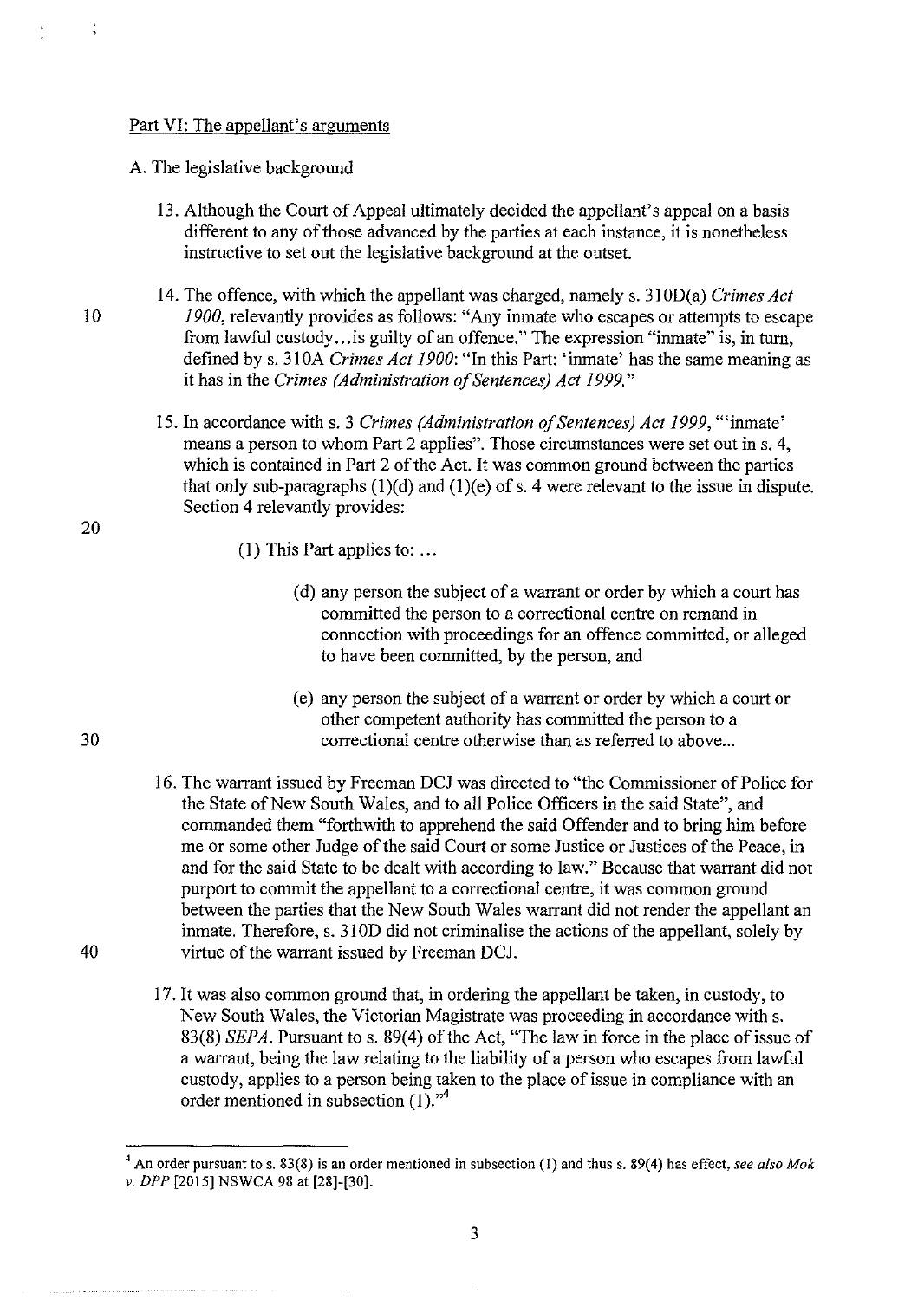- 18. Both parties accepted that s. 31 OD *Crimes Act 1900* came within the expression "the law in force in the place of issue", as the expression is employed by s. 89(4). The point of contention, below, between the two parties boiled down, essentially, to the meaning to be given to the expressions "court" and "competent authority", as employed ins. 4(I)(d) and (e) *Crimes (Administration of Sentences) Act 1999;* and whether these expressions were to be given a literal meaning, or whether they should be interpreted by analogy.
- B. The Court of Appeal's reasoning
- 10

 $\ddot{\cdot}$ 

20

19. The Court's reasoning is encapsulated in the following passages<sup>5</sup>, which are worth repeating in full:

> The lengthy submissions and analyses in the courts below all turned on the elaborate definition of"inmate", for s. 310D in terms applies only to persons who are "inmates" as defined. But the effect of s.  $89(4)$  applying s. 310D to persons being returned to New South Wales was not merely confmed to those persons who were being returned in accordance with the *SEP Act* and who sought to escape who happened to be "inmates". Unlike s. 79, s. 89(4) *does*  contain an "express provision which would enable [the court] to alter the language of a State statute and apply it in that altered form", to paraphrase what Mason J. said in *John Robertson* & *Co.*

The matter may be further tested as follows. The premise of s. 89(4) is that a person is in custody by reason of an order made under the *SEP Act* in the execution of a warrant. On that assumption, s. 89(4) makes applicable the law of the warrant's place of issue relating to the liability of a person who escapes from lawful custody. The place of issue will often (as here) be different from the place where an escape takes place. The place of issue will always be different from the place where the order committing the person into custody is made (that is why the *SEP Act* has been invoked). And of course it would not be expected that one State will enact laws relating to the escape from lawful custody where a person is in custody by reason of an order or warrant made by another State's court or magistrate. To paraphrase once more what Mason J. said in *John Robertson* & *Co,* State law relating to the liability of a person who escapes from lawful custody must be applied, as surrogate federal law, upon the assumption that escape from lawful custody imposed by an order made by a magistrate in another State is not outside their field. If that were not so, the section could have no work to do.

40

30

20. A fundamental premise, underlying the Court of Appeal's reasoning, is that s. 89(4) *SEPA* creates a Commonwealth offence, and therefore the law, which is applied by virtue ofs. 89(4), must be construed as a Federal law, with such modifications as are necessary to carry it into effect for the specific class of persons nominated, namely (in this case) persons the subject of an order under s.  $83(8)$  *SEPA*<sup>6</sup>. However, it is submitted that s. 89(4) does not create a new, Commonwealth offence. Unlike s. 4 *Commonwealth Places (Application of Laws) Act 1970,* which applies the "applied provisions" "in accordance with the tenor", s. 89(4) does not contain any words, which

*<sup>5</sup> Mokv. DPP* [2015] NSWCA 98 at [48)-[50) (emphasis in original). 6 *See Mok v. DPP* [2015] NSWCA 98 at [31).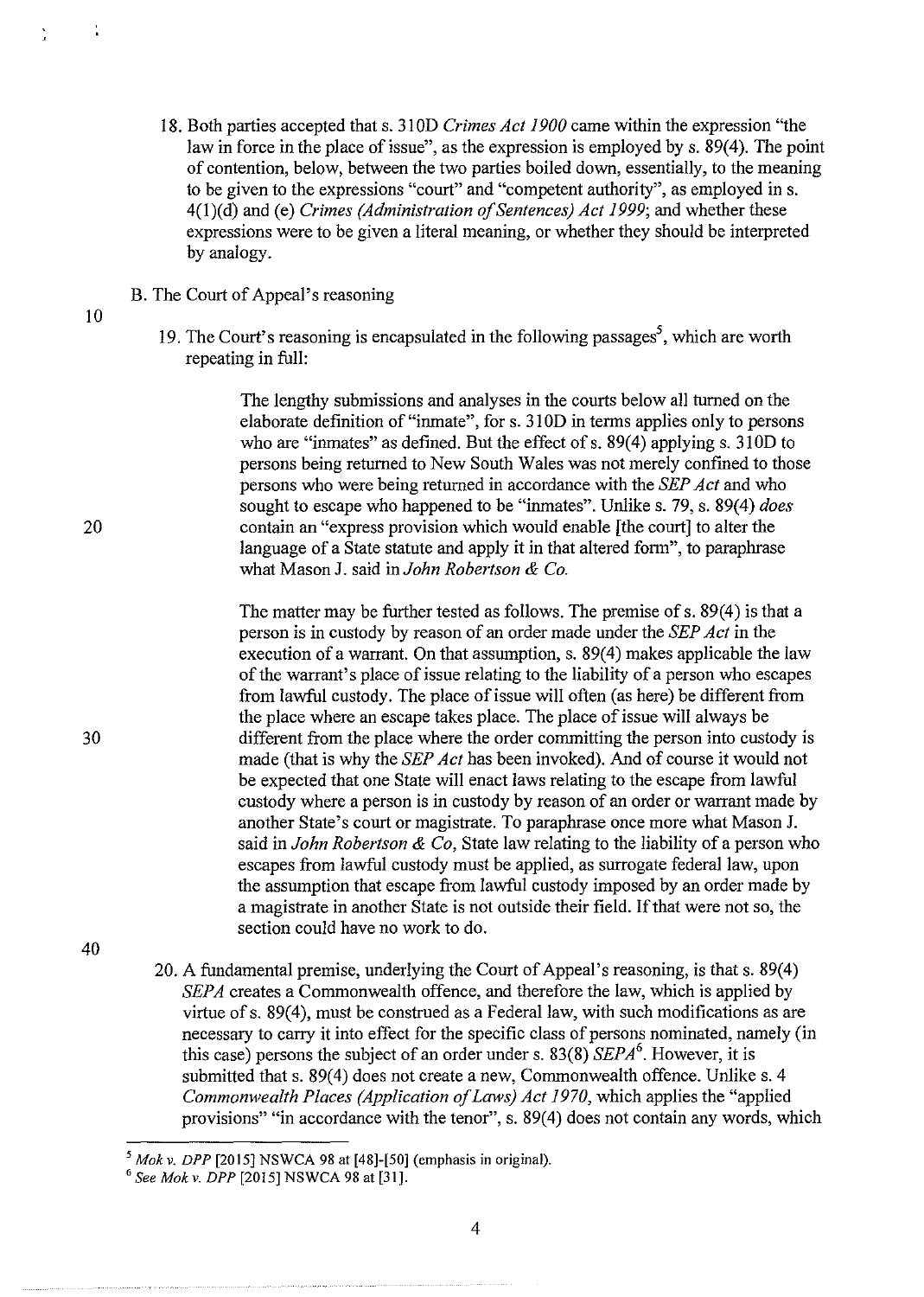impliedly, let alone expressly, call for the modification or transformation of the applied law. On the contrary, s. 89(4) provides expressly that "the law in force in the place of issue of [the] warrant" applies. In other words, it is that law, and not some "surrogate Federal law"<sup>7</sup>, which applies.

21. However, the Court of Appeal reasoned that, despite the language of s. 89(4) *SEPA*, the provision created a Commonwealth offence. Its analysis proceeded as follows<sup>8</sup>:

Section 8(4)(a) and (b) of the *SEP Act* produce the result that *any* New South 10 Wales or Victorian law falling within the description in s 8(4) (i.e. with respect to the execution of another State's process) which might otherwise have applied to Mr. Mok on 28 February 2013 is inoperative by reason of s. 109 of the *Constitution.* Otherwise such a law would be inconsistent with the command ins. 8(4) that the federal regime be exclusive. A law imposing criminal sanctions upon a person who is in custody, pursuant to the execution of a New South Wales bench warrant, and who escapes in Victoria while being returned, is plainly a law with respect to the execution of process in another State.

20 Accordingly, s. 4(2)(a) of the *Commonwealth Places (Application of Laws) Act*  ensured that s. 310D was not made applicable by subs 4(1) and (4) of the same Act. The only federal law, relevant for present purposes, making State law applicable was s 89(4) of the *SEP Act*. It followed that s. 310D was not made applicable "in accordance with [its] tenor". To the contrary, s. 310D was made applicable "to a person being taken to the place of issue in compliance with an order mentioned in subsection (I)".

22. Section 8(4)(a) *SEPA* provides, "Subject to this Act, this Act applies to the exclusion of a law of a State (the *relevant State)* with respect to the service or execution in 30 another State of process of the relevant State that is process to which this Act applies". Firstly, it is submitted that the law of escape is not a law with respect to the service or execution of process in another State. However, even if it were, s. 8(4) *SEPA* expressly provides that the exclusion of State law is "subject to this Act". Section 89(4) *SEPA* is a provision, which, by its very terms, preserves and applies State law. Therefore, contrary to the reasoning of the Court of Appeal, s. 8(4)(a) *SEPA* does not support a conclusion that s. 89(4) *SEPA* creates a new, Commonwealth offence. On the contrary, s. 89(4) *SEPA* is merely an exception to the general exclusion, which is otherwise provided by s. 8(4)(a) *SEPA.* 

40 23. It is true that, if the appellant had committed an offence, the offence was a Commonwealth offence. However, the Commonwealth offence owes its existence to s. 4(1) *Commonwealth Places (Application of Laws) Act 1990,* since the place of the offence, Tullamarine, was undoubtedly a Commonwealth place. That act applies the applicable provision, and it does so without rewriting such provision<sup>9</sup>:

 $\frac{1}{2}$ 

<sup>7</sup>*Cf Mokv. DPP* [2015] NSWCA 98 at [38].

<sup>8</sup>*Mokv. DPP* [2015] NSWCA 98 at [35]-[36] (emphasis in original).

<sup>9</sup>*R v. Porter* (2004) 61 NSWLR 384 at 388 [11]-[12] *per* Spigelman CJ, *quoting Commonwealth v. Western Australia* (1999) 196 CLR 392 at 415 [51] *per* Gleeson CJ and Gaudron J. (citations omitted) (emphasis added); see also R v. Porter (2001) 53 NSWLR 354 at 363 [41] *per* Spigelman CJ ("The effect of s. 4 of the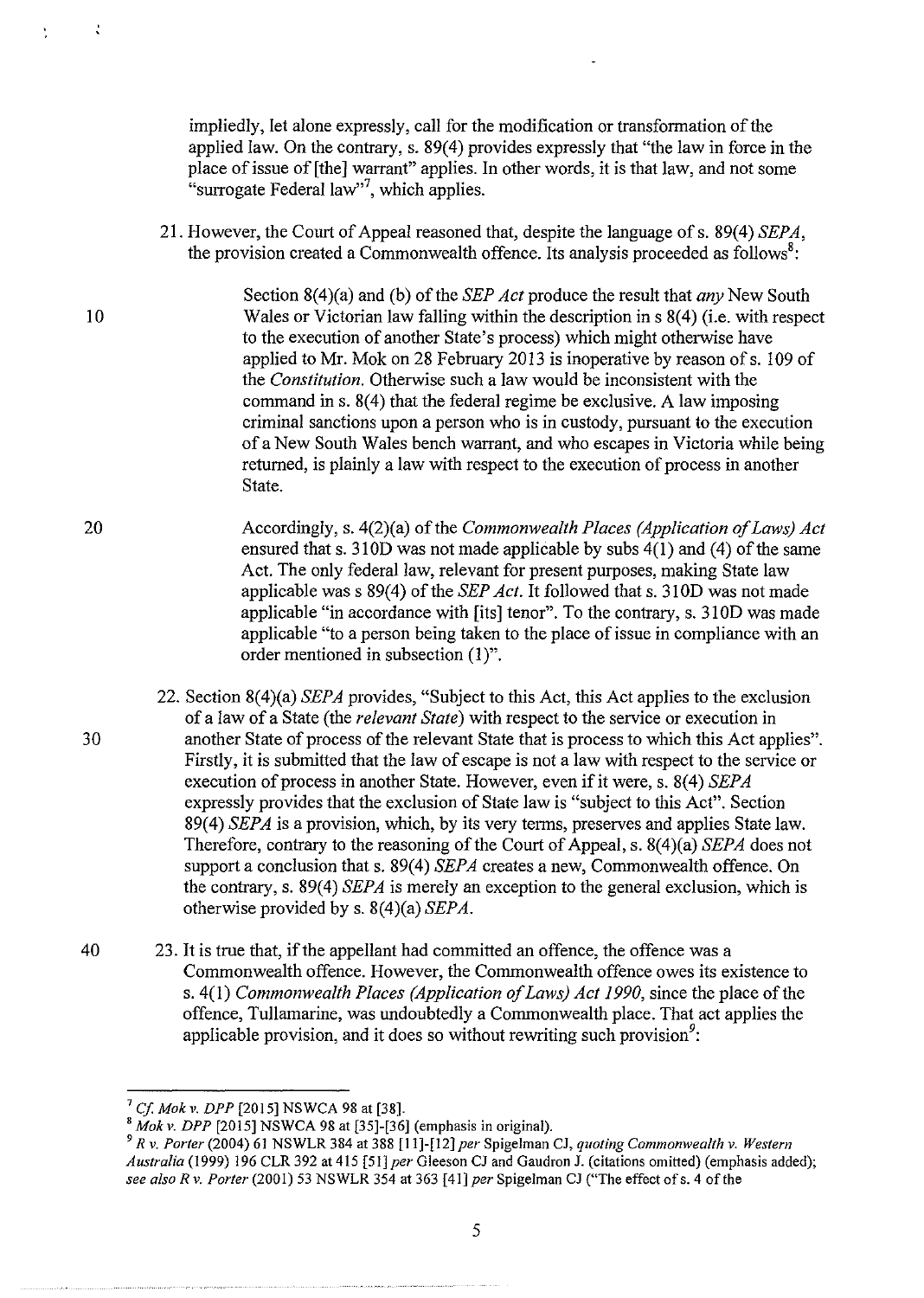Section 4 of the *Applications of Laws Act* is analogous to the application of a State procedural law to courts exercising federal jurisdiction, by the operation of s. 79 of the *Judiciary Act 1903 (C 'th). A State law so applied operates as a federal law, but the meaning of the State act is unchanged.* 

Similarly, in the case of s. 4 of the *Application of Laws Act, the meaning of the applied State law is unchanged. Section 4 applies State laws in accordance with their tenor, "not to rewrite them".* 

- 24. A second fundamental premise of the Comt of Appeal's reasoning was that s. 89(4) *SEPA* "contain[s] an 'express provision which would enable [the court] to alter the language of a State statute and apply it in that altered form"<sup>10</sup>. It is submitted that this conclusion is erroneous, and unsupported by the legislative language, even if it be assumed that s. 89(4) creates a new, Commonwealth offence, Far from containing an "express provision", it is submitted that the language of s. 89(4) *SEPA* is clear and unambiguous. Unlike s. 68(2) *Judiciary Act 1903 (C 'th),* which speaks of investing State courts with "the like jurisdiction" in respect of federal offences<sup>11</sup>, s. 89(4) *SEPA* contains no such modification, or qualification. It is "the law in force in the place of 20 issue of [the] warrant" which applies.
	- 25. Remarkably, the reasoning of the Court of Appeal is devoid of any reference to the words in the *SEPA*, which amount to an "express provision" permitting the application of State legislation in an altered form. Certainly there are no such words in s. 89( 4) *SEPA,* nor are any such words to be found elsewhere in the statute. Nor does the limiting of s. 89(4) to "person[s] being taken to the place of issue in compliance with an order mentioned in subsection (I)" amount to an "express provision" allowing the application of State law in an altered form.
- 30 26. The limitation ofs. 89(4) to persons, who are subject of a relevant order, simply makes plain that the law of the State operates only when the mechanisms provided by the *SEPA* for the transfer of a person to another State have been invoked, and are in train. So, for example, the law in force in the place of issue of the warrant would not apply to a person, who escapes from lawful custody in another State, before an order under s. 83(8)(b) or s. 86 had been made. In any event, the statutory language is clear: it is still "[t]he law in force in the place of issue of a warrant", which "applies" to persons subject to a relevant order.
- 27. While accepting that s. 79(1) *Judiciary Act 1903 (C'th)* is not directed to rights and 40 Iiabilities<sup>12</sup>, the language employed by s. 79 is nonetheless quite similar to that employed by s. 89(4) *SEPA.* Accordingly, it is submitted that, contrary to the reasoning of the Court of Appeal<sup>13</sup>, this Court's authorities interpreting that provision are of assistance in the interpretation of s. 89(4) *SEPA*, just as the New South Wales

 $\frac{1}{2}$ 

*Commonwealth Places Act* is *to* enact a Commonwealth law in the same terms as each State law, which falls **within its terms.").**<br><sup>10</sup> *Mok v. DPP* [2015] NSWCA 98 at [49].<br><sup>11</sup> *See Mok v. DPP* [2015] NSWCA 98 at [42].

<sup>&</sup>lt;sup>12</sup> Cf. Mok v. DPP [2015] NSWCA 98 at [44], *citing Solomons v. District Court (NSW)* (2002) 211 CLR 119 at 125 per Gleeson CJ, Gaudron, Gummow, Hayne and Callinan JJ.<br><sup>13</sup> Mok v. DPP [2015] NSWCA 98 at [44]: "Authorities on s. 79 are of limited assistance to this appeal."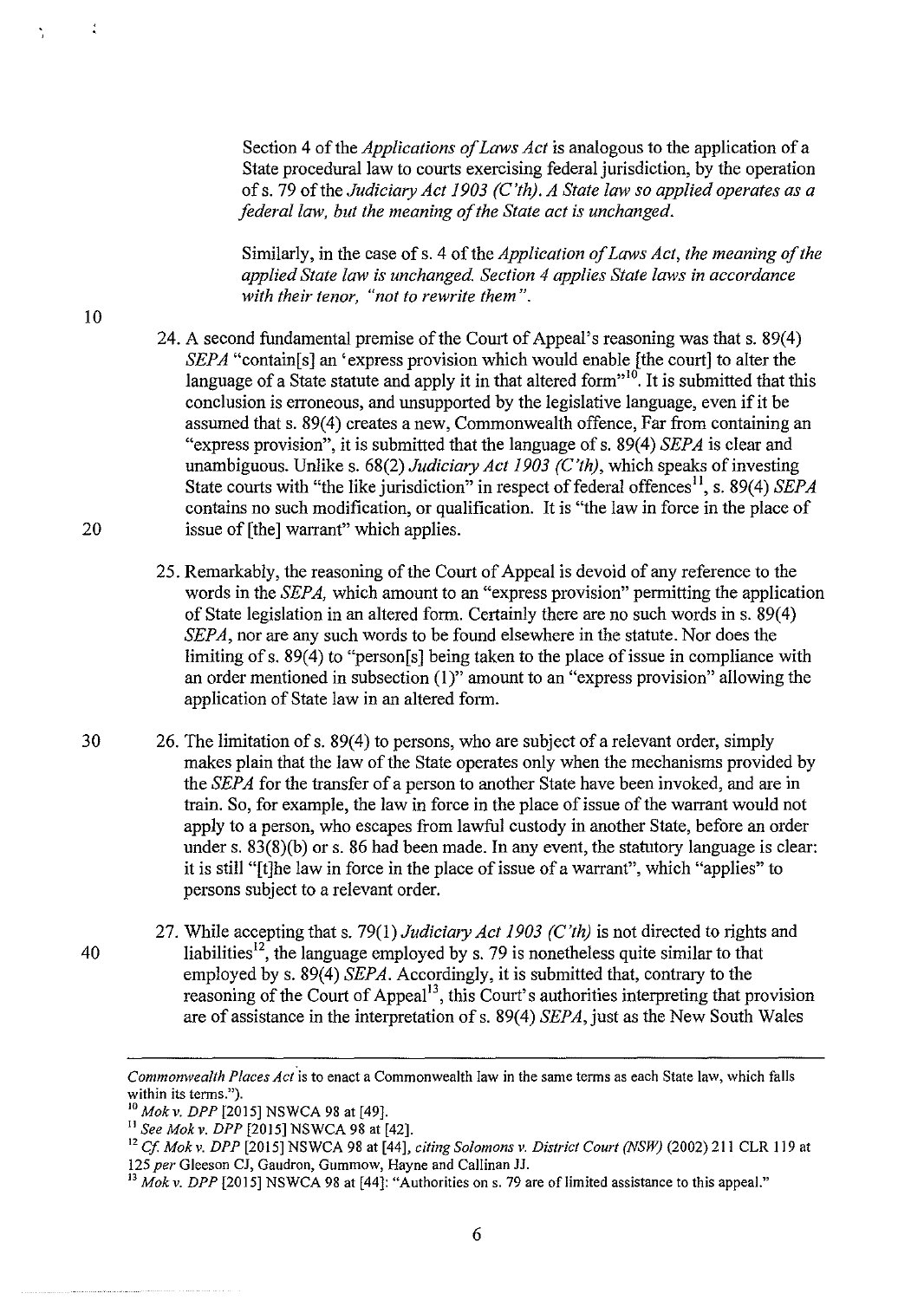Court of Criminal Appeal considered such authority to be of assistance in the interpretation of the *Commonwealth Places Act*<sup>14</sup>. Because of the absence of any express provision modifying the State law applied, s. 79 has been held to apply the State law in its "unaltered" form. The authorities, which support that proposition, are legion15, subject to necessary modifications, as described in *John Robertson* & *Co. Ltd v. Ferguson Transformers Pty. Ltd* <sup>16</sup>

28. The Court of Appeal proceeded on the assumption that s. 89(4) *SEPA* "would have no work to do" if the State law were to be applied in accordance with its very terms<sup>17</sup>. 10 However, it is submitted that this assumption is erroneous; and can be tested as follows. Assuming that the appellant had been arrested in New South Wales in relation to the warrant issued by Freeman DCJ, and had then made off, he would not have been guilty of an offence contrary to s. 31 OD *Crimes Act 1900,* since he would not have been an "inmate" as that expression is defined by s. 31 OA *Crimes Act 1900* and s. 4 *Crimes (Administration of Sentences) Act 1999.* However, having been in lawful custody, he would have been guilty of the common law offence of escape<sup>18</sup>.

29. Similarly, it is submitted that, although s. 310D *Crimes Act 1900* does not apply to the actions of the appellant in making off while in custody in Victoria, because he was not 20 an "inmate", s. 89(4) *SEPA* nonetheless applies all of the law in force in the place of issue of the warrant, insofar as it relates to "the liability of a person, who escapes from lawful custody". This body of law not only includes s. 310D, but also any other statutory offences, as well as such offences as may be provided by the common law<sup>19</sup>. Therefore, although s. 310D could not be applied by s. 89(4), because one of the elements of the offence, namely the accused being an "inmate", cannot be made out, nonetheless s. 89(4) would impose liability for the common law offence of escape. It can thus be seen that the Court of Appeal's assumption that the State law must necessarily be transmogrified in order to give meaning to s. 89(4) is, quite simply, false. $20$ 

30

30. The above analysis demonstrates also whys. 89(4) should not be interpreted in the manner espoused by the Court of Appeal. Section 31 OD was inserted into the *Crimes Act* by Part 1, Sched. 3 *Crimes Legislation Amendment (Sentencing) Act 1999.* The predecessor to that provision was s. 34(1) *Correctional Centres Act 1952.* Both that

 $\frac{1}{2}$ 

<sup>&</sup>lt;sup>14</sup> *See* above at [23].<br><sup>15</sup> *ASIC v. Edensor Nominees Pty. Ltd* (2001) 204 CLR 559 at 611 [134]-[135] *per* McHugh J.; *Solomons v. District Court of New South Wales (2002) 211 CLR 119 at 146 [60] per McHugh J., <i>quoting Pederson v. Young* (1964) II 0 CLR 162 at 165 *per* Kitto J. (emphasis added) ("[Section 79] *does not operate to give a State law a new or extended meaning when it is made applicable in federal jurisdiction."); Austral Pacific Group Limited v. Airservices Australia* (2000) 203 CLR 136 at 155 [54] *per* McHugh J., *quoting Maguire v. Simpson* (1977) 139 CLR 362 at 376 *per* Gibbs J. ("[Section]79 does not enable a court exercising federal jurisdiction to give an altered meaning to a State statute...."); *Commonwealth v. Mewett* (1996) 191 CLR 471 at 556 *per* Gummow and Kirby JJ.; *Commissioner of Stamp Duties (NSW) v. Owens (No. 2)* (1953) 88 CLR 168 at 170.

<sup>&</sup>lt;sup>16</sup> (1973) 129 CLR 65 at 95 *per* Mason J.<br><sup>17</sup> Mok v. DPP [2015] NSWCA 98 at [50].<br><sup>18</sup> The common law offence of escape has expressly been preserved, *see* s. 343(a) *Crimes Act 1900*. As to the nature and history of the offence, see R v. Scott [1967] V.R. 276.

<sup>&</sup>lt;sup>19</sup> Compare s. 3(5) *SEPA* (emphasis added): "A reference in this Act to a law of the Commonwealth or a State is **a reference to a law** *(whether written or unwritten)* **of or in force in the Commonwealth or the State, as the case** 

**may be."** 20 Of course, s. 89(4) *SEPA* would, in other cases, have work to do in applying the provisions (or common law) of other States, which may apply to the specific factual matrix.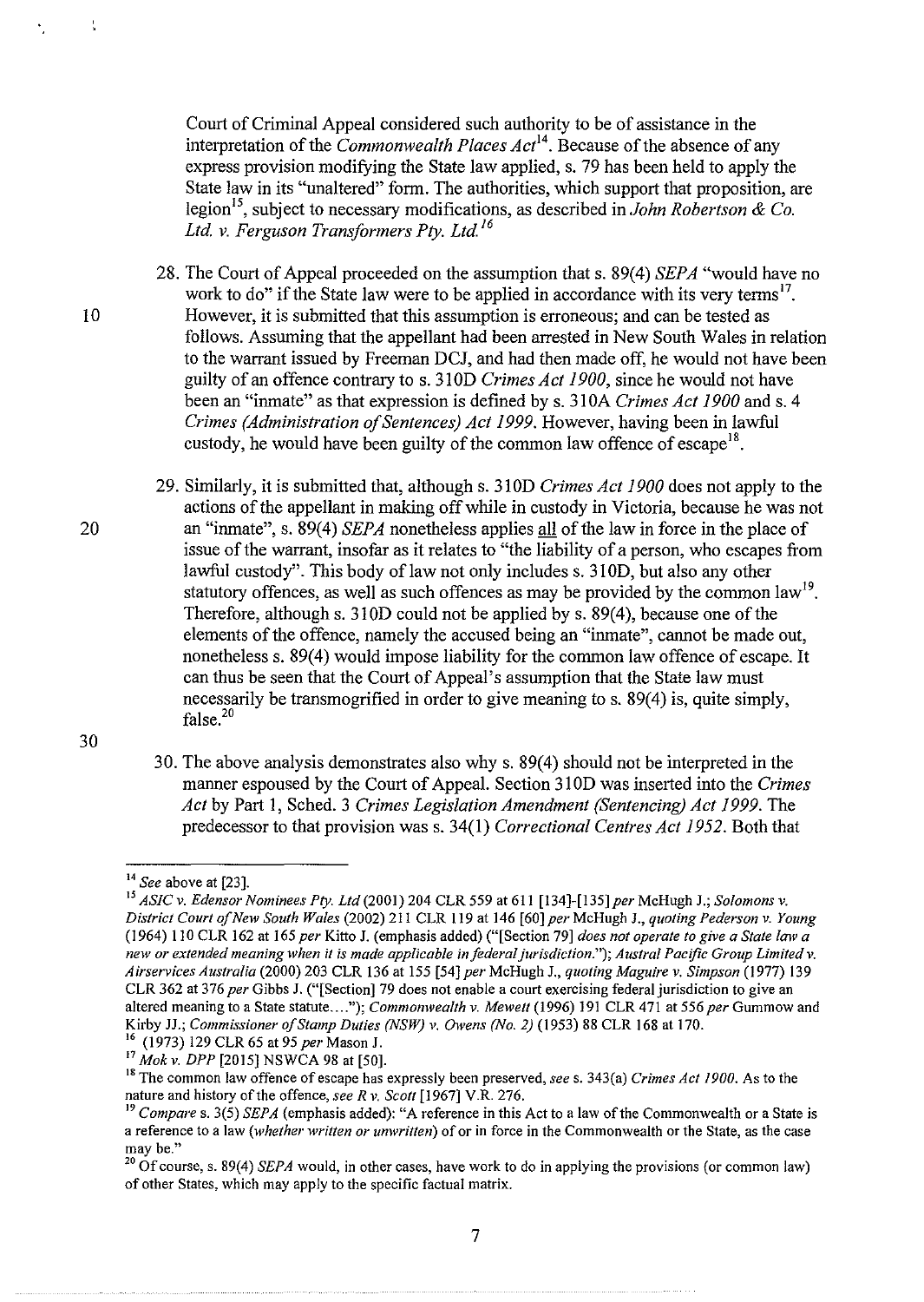provision, and the current s. 310D, impose criminal liability upon persons, who are inmates, in the sense in which that expression is conventionally understood, that is to say, in custody at a correctional centre, or similar. Neither provision purports to cover the entire field in respect of persons, who may escape from lawful custody, for example escaping from the custody of a police officer. Rhetorically, one might ask why, if a State provision applies only to persons held by Corrective Services or similar, does the Commonwealth have an interest in extending the scope of such a provision to situations, which would not be criminalised under the State provision, had the conduct occurred within the State. It is submitted that there can be no such interest, and s. 89(4) *SEPA* should not be read so as to expand the reach of State provisions beyond their intended scope.

- 3 I. Conversely, if a person is an "inmate" within the meaning of s. 4(1) *Crimes (Administration ofSentences) Act 1999,* and then escapes from lawful custody in another jurisdiction, the offence under s. 3 I OD *Crimes Act 1900* would apply to such a person, just as it would to an "inmate", who escapes from lawful custody within New South Wales. Again, this demonstrates that s. 89(4) does have real work to do by applying s. 31 OD according to its terms.
- 20 32. In any event, even if s. 89( 4) *SEP A* demanded an "alteration" of s. 3 I OD *Crimes Act 1900,* it is submitted that the Court of Appeal's approach extended well beyond the bounds of the permissible. In *John Robertson* & *Co.,* this Court held that a statute, which is applied in accordance with s. 79 *Judiciary Act 1903 (C 'th),* must be construed to apply to Federal courts as well, even if the provision, as drafted, was intended to apply to State courts only. Accordingly, references to matters peculiar to the State would have to be interpreted in a way, which would permit the application of the provision to Federal courts. It is submitted that this process does not, however, involve a wholesale rewriting of the provision.
- 30 33. In the present case, it is an element of the offence contrary to s. 3IOD that the person be an "inmate". Yet, the Court of Appeal held<sup>21</sup> that, "Section 89(4) requires putting to one side the carefully crafted definitions of' inmate', and applying the new federal offence to all persons being taken to the place of issue." Given that acknowledgement, it is submitted that the interests of the issuing State are not furthered by "putting to one side" that definition, which it had so carefully crafted. Such a re-drafting of the issuing State's statutes would not accord with the purpose of s. 89(4), which is plainly to allow State law to be applicable beyond its boundaries, to the same extent that it regulates similar conduct within its own boundaries.
- 40 34. That submission may be illustrated by a further example. If, because of a deliberate, legislative choice, the definition of inmate had been limited to persons aged only 18 or above, the construction placed upon s.  $89(4)$  by the respondent would mean that a child, too, would be guilty of the offence contrary to s. 310D. With respect, it defies logic that the ambit of State legislation should be expanded, beyond its intended limits, by a Commonwealth enactment, where the Commonwealth has only a tangential interest.

10

 $\sim 10^{-11}$ 

 $^{21}$  Mok v. DPP [2015] NSWCA 98 at [51].